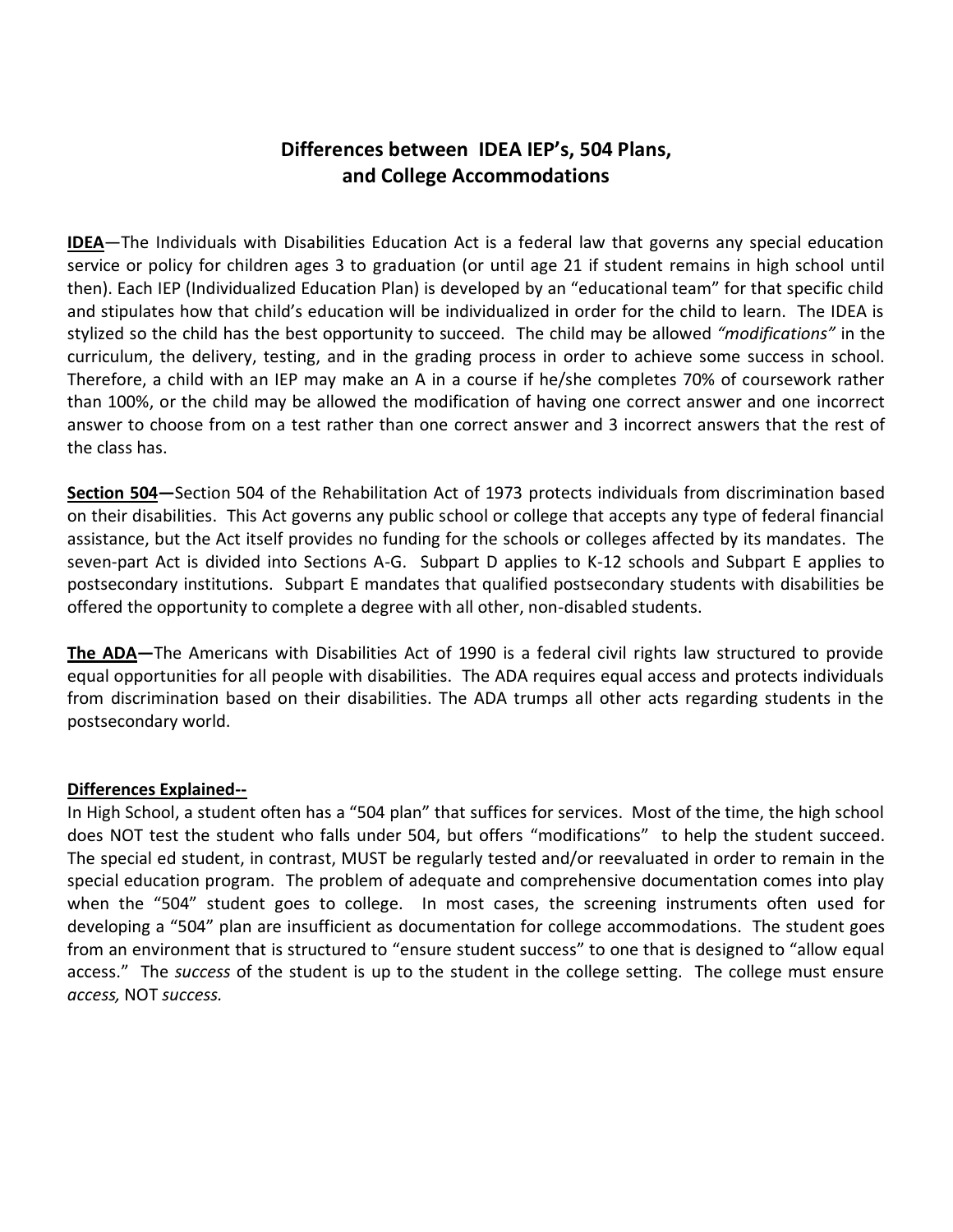| <b>PROCESS</b>     | Kindergarten through High School                | <b>College</b>                                     |
|--------------------|-------------------------------------------------|----------------------------------------------------|
| Identification     | Schools responsible for identifying students    | Students must self-identify                        |
| Documentation      | Schools responsible for testing students        | Students must pay for their testing, if needed     |
| <b>Services</b>    | Schools responsible for any needed services     | Students must seek out services                    |
|                    | School must provide whatever services will      | Student allowed only certain accommodations        |
|                    | help student succeed in class, testing, and any | in college classroom and testing                   |
|                    | school-sponsored activity                       | Students must seek out tutoring, if needed, and    |
|                    | School must provide individualized tutoring     | must pay for it if college does not provide        |
|                    |                                                 | non-disabled<br>students.<br>tutoring<br>for       |
|                    |                                                 | Individualized instruction is not guaranteed       |
| Communication      | Schools must communicate with parents at        | College not allowed to contact parents             |
|                    | regular intervals re: student's progress        | without student's permission                       |
| Accommodation      | School must develop formal plan and it is       | Student must ask for and "qualify" for services    |
| arrangements       | school's responsibility to track student        | EACH semester, and the student is responsible      |
|                    |                                                 | for much of the accommodation process(i.e.,        |
|                    |                                                 | notifying office of test dates, etc)               |
| Accommodation      | Reduced assignments, (requiring student to      | No reduced assignments; extended time on           |
| <b>Differences</b> | submit less work than others)) extended time    | assignments is very rare; no grading changes,      |
|                    | on assignments, grading changes (counting       | no test format changes other than providing        |
|                    | daily work equal with semester tests) test      | equal access (such as providing extended time      |
|                    | format changes(take away 2 wrong answers        | or providing a test in large print or Braille); no |
|                    | and leave one right and one wrong answer)       | extra attempts at tests unless promised            |
|                    | repeated chances to make a passing grade        | accommodations were not provided during the        |
|                    |                                                 | first attempt                                      |

# **Frequently Asked Questions for College Accommodations**

**Who do I ask for accommodations?** Every college is required to have an office or an individual responsible for ensuring equal access for students with disabilities. Look in the college handbook, student manual, on the college website, and on class outlines or syllabi to determine that name and number of that individual. If all else fails, ask the counseling office who you call for information.

# *When should I submit my documentation?*

Students should submit documentation as soon as possible to ensure that expensive, or difficult to arrange accommodations are ready by the first day of class. For example, if Brailled texts are required, documentation and a list of required books should be submitted *at least* a couple of months prior to these needed services to ensure adequate time to have the textbooks Brailled since many colleges outsource this service and it is a very time-consuming process.

# *Is it ever too late to request accommodations?*

Students may submit documentation and provide accommodations at any point during the semester, but any grades already in place or tests taken BEFORE accommodations were granted will not be changed or repeated with accommodations. Not all accommodations can be immediately implemented, and no grades given during the implementation period will be changed.

# *Do I have to pay for accommodations at the college?*

Students are not charged for academic accommodations which are determined by the college to be necessary to ensure equal access for a student with disabilities. Students MAY be charged for any additional accommodations not normally provided to *all* students, such as individualized tutoring.